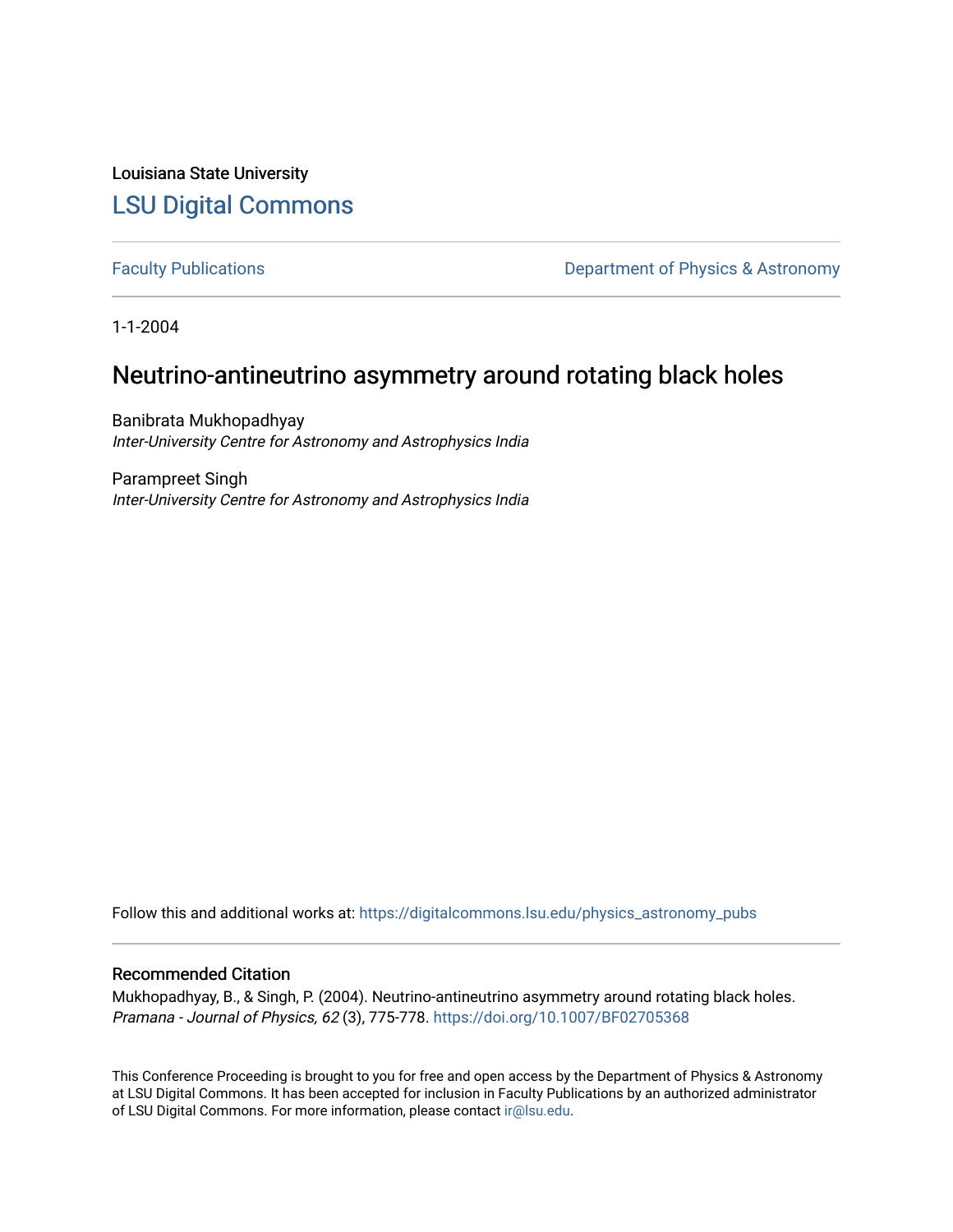physics<br>
as proceedings of IXth PASCOS, 2003<br>
pp. 1–3 physics pp. 1–3

## **Neutrino-Antineutrino Asymmetry around Rotating Black Holes**

Banibrata Mukhopadhyay and Parampreet Singh

Inter-University Centre for Astronomy and Astrophysics, Post Bag 4, Ganeshkhind, Pune-411007, India

**Abstract.** Propagation of fermion in curved space-time generates gravitational interaction due to the coupling between spin of the fermion and space-time curvature. This gravitational interaction, which is an axial-vector appears as CPT violating term in the Lagrangian. It is seen that this spacetime interaction can generate neutrino asymmetry in Universe. If the back-ground metric is spherically asymmetric, say, of a rotating black hole, this interaction is non-zero, thus the net difference to the number density of the neutrino and anti-neutrino is nonzero.

**Keywords.** neutrino asymmetry, rotating black hole, CPT violation

**PACS Nos 13.15.+g, 04.70.-s, 04.62.+v, 04.90.+e**

#### **1. Introduction**

Generation of neutrino asymmetry in early Universe is an well known fact. If the baryon and lepton numbers are different in our Universe, then since our Universe is electrically neutral, it is argued that lepton asymmetry manifests itself in the form neutrino asymmetry. Large lepton asymmetries can arise in early Universe through for e.g. Affleck-Dine mechanism [1]. Since relic neutrino asymmetry has important effects and hence can be constrained by big-bang nucleosynthesis and power spectrum of cosmic microwave background, it becomes an important issue by itself to study new mechanisms which can generate neutrino asymmetry specially in the present epoch. When Dirac neutrinos propagate in gravitational backgrounds, then depending upon the form of the background metric there is always a possibility of the origin of neutrino degeneracy. This neutrino degeneracy is additional to the relic neutrino asymmetry from the big-bang era. Such an effect can have wide ranging implications for our understanding of the phenomenon in neutrino astrophysics.

When a spinning test particle propagates in the curved spacetime, the coupling of its spin with the spin connection of the background field produces an interaction term. This interaction appears in a manner similar like a test spinor propagates in an electromagnetic field on a background of flat space [2]. The spin connection in curved spacetime plays a similar role as of electromagnetic four-vector potential in the flat space. It is very interesting to note that the interaction term would not preserve CPT if the background spacetime contribution does not flip sign under CPT transformation. When the spinor under consid-

1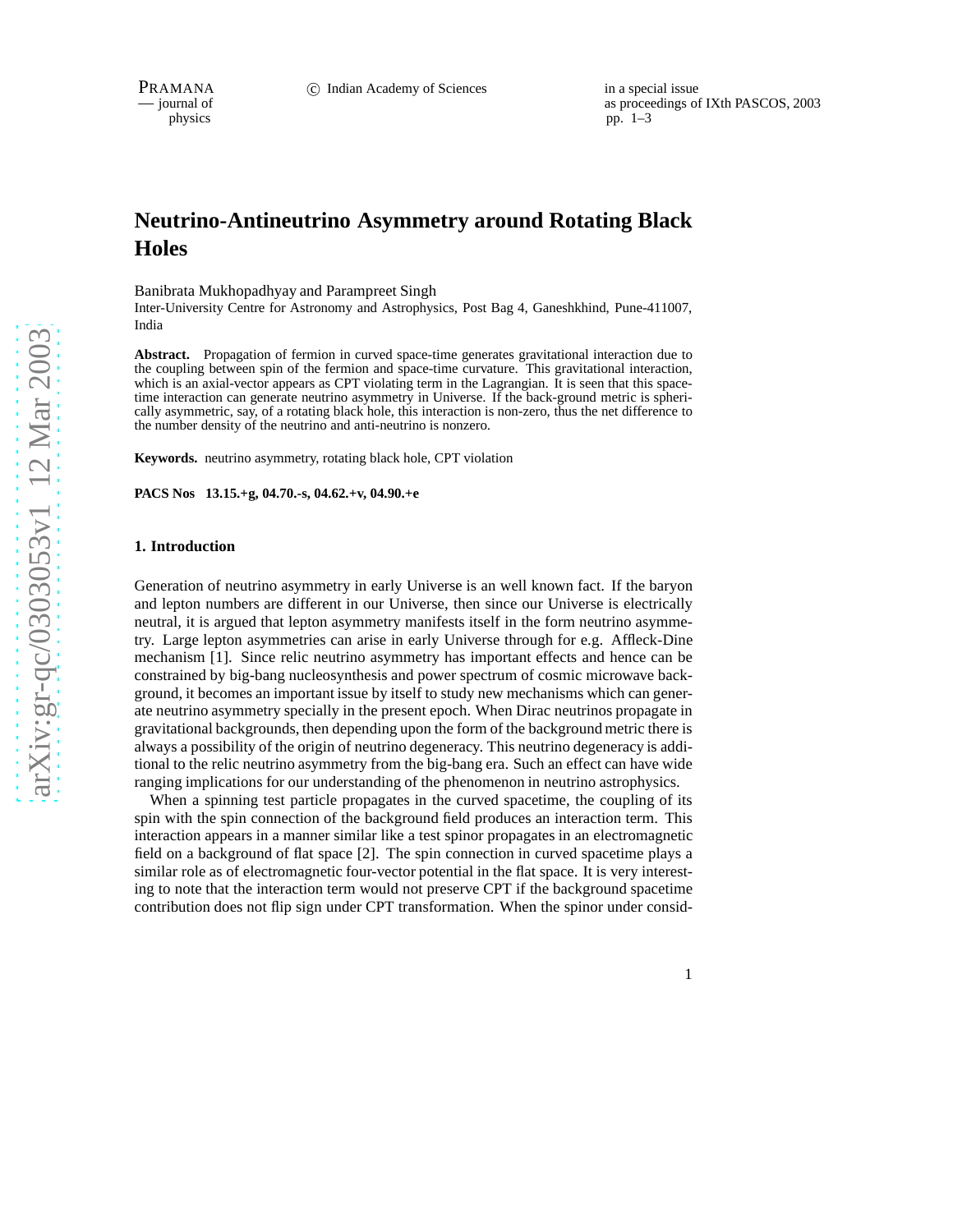eration is chosen as a Dirac neutrino, this interaction under CPT will give rise to opposite sign for a left-handed (neutrino) and right-handed (anti-neutrino) fields.

#### **2. Formalism**

The most general Dirac Lagrangian density can be given as

$$
\mathcal{L} = \sqrt{-g} \left( i \,\bar{\psi} \,\gamma^a D_a \psi - m \,\bar{\psi} \psi \right),\tag{1}
$$

where the covariant derivative and spin connection are defined as

$$
D_a = \left(\partial_a - \frac{i}{4}\omega_{bca}\sigma^{bc}\right), \qquad \omega_{bca} = e_{b\lambda}\left(\partial_a e_c^{\lambda} + \Gamma^{\lambda}_{\gamma\mu} e_c^{\gamma} e_a^{\mu}\right). \tag{2}
$$

where  $\sigma^{bc} = \frac{i}{2} [\gamma^b, \gamma^c]$  is the generator of tangent space Lorentz transformation, vierbiens are defined as  $e_a^{\mu}e_b^{\nu}g_{\mu\nu} = \eta_{ab}$ , the Latin and Greek alphabets indicate the flat and curved space coordinate respectively and we would work in units  $c = \hbar = k_B = 1$  and signature as  $(+ - - -).$ 

Expanding (1), we get the Dirac Lagrangian separated into free and (gravitational) interaction parts as

$$
\mathcal{L} = \sqrt{-g} \; \bar{\psi} \left[ (i\gamma^a \partial_a - m) + \gamma^a \gamma^5 B_a \right] \psi = \mathcal{L}_f + \mathcal{L}_I,
$$
 (3)

where  $B^d = \epsilon^{abcd} e_{b\lambda} \left( \partial_a e_c^{\lambda} + \Gamma^{\lambda}_{\alpha\mu} e_c^{\alpha} e_a^{\mu} \right)$ . Clearly,  $\mathcal{L}_I$  is an axial-vector term which is odd under CPT transformation, if  $B_a$  does not flip its sign. According to the standard model, neutrino (particle) has left chirality and anti-neutrino (anti-particle) has right chirality and thus on further expansion  $\mathcal{L}_I$  picks up different sign for neutrino  $(\psi)$  and anti-neutrino  $(\psi^c)$ as

$$
\overline{\psi}\gamma^a\gamma^5\psi = \overline{\psi}_L\gamma^a\psi_L, \quad \overline{\psi^c}\gamma^a\gamma^5\psi^c = -\overline{\psi^c}_R\gamma^a\psi^c_R. \tag{4}
$$

Therefore, the dispersion relation becomes

$$
E_{\nu,\overline{\nu}} = \sqrt{|\vec{p}|^2 \pm 2 (B_0 p^0 + B_i p^i) + B_a B^a - m^2}.
$$
 (5)

Finally, if the neutrinos are traveling between two extreme points,  $R_i$  and  $R_f$ , their asymmetry in number density can be generated as [3]

$$
\Delta n = \frac{g}{(2\pi)^3} \int_{R_i}^{R_f} dV \int d^3 |\vec{p}| \left[ \frac{1}{1 + exp(E_\nu/T)} - \frac{1}{1 + exp(E_{\overline{\nu}}/T)} \right],
$$
 (6)

where  $dV$  is the small volume element in that space. If we consider cartesian coordinate system, for  $B_0 = 0$ ,  $\Delta n = 0$ .

Kerr metric in cartesian coordinate system can be given as

$$
ds^{2} = dt^{2} - dx^{2} - dy^{2} - dz^{2} - \frac{2Mr^{3}}{r^{4} + a^{2}z^{2}} \left[ dt - \frac{1}{r^{2} + a^{2}} \left( r(x dx + y dy) + a(x dy - y dx) \right) - \frac{z}{r} dz \right]^{2}
$$
\n(7)

where r is defined through,  $r^4 - r^2(x^2 + y^2 + z^2 - a^2) - a^2z^2 = 0$ . As this metric yields a non-vanishing space-space cross terms and hence  $B_0 \neq 0$  and the asymmetry. For detail discussions, see [4].

#### 2 *Pramana – J. Phys.,* **in a special issue as proceedings of IXth PASCOS, 2003**